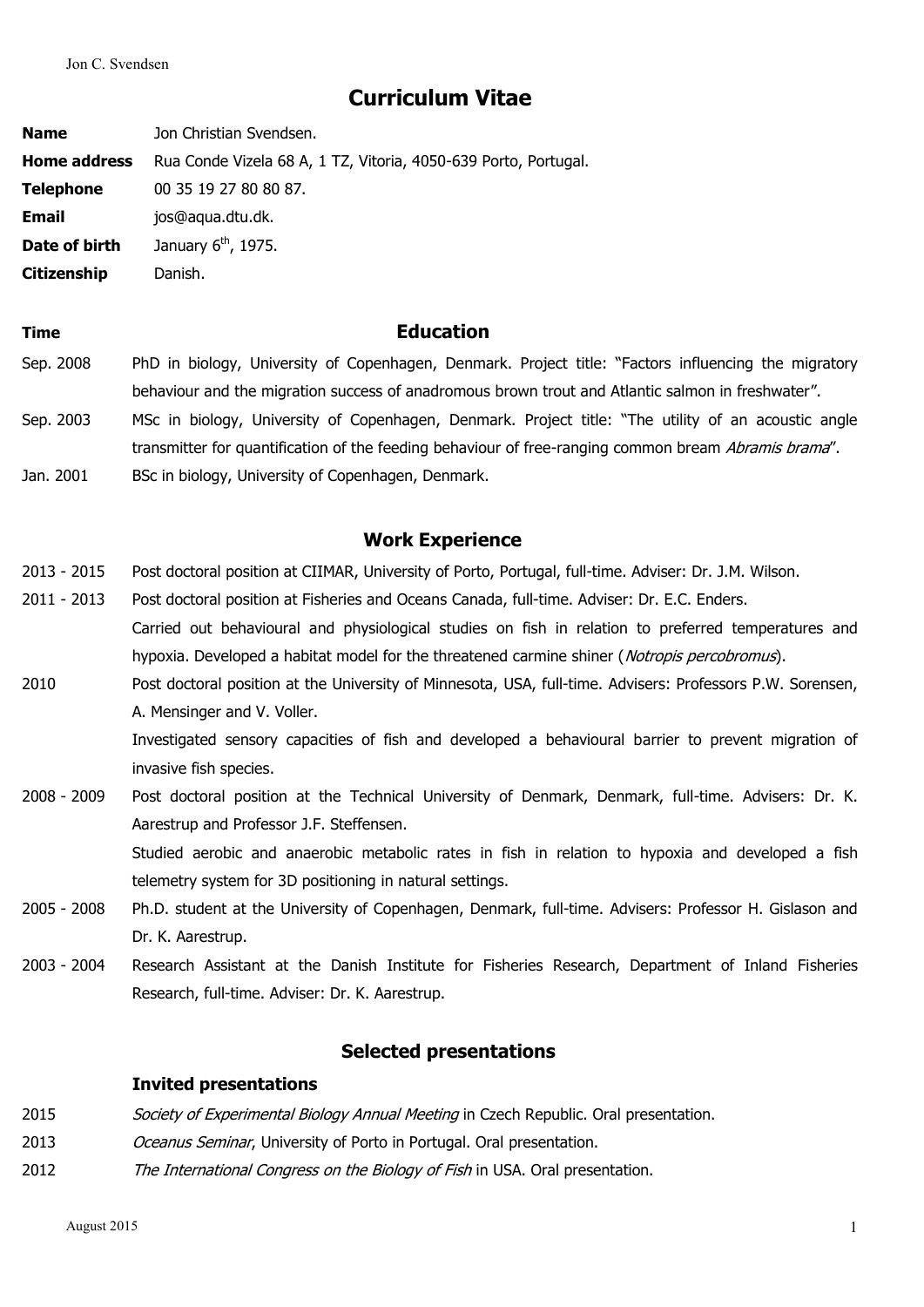- 2010 St. Anthony Falls Laboratory Seminar, University of Minnesota, in USA. Oral presentation. Presentation available at: https://umconnect.umn.edu/p30497768/?launcher=false&fcsContent=true&pbMode=normal 2010 Leverhulme Trust International Network Meeting: Bridging the gap between fish behaviour and hydraulics in Canada. Oral presentation.
- 2010 Fisheries and Oceans Canada, Freshwater Institute, in Canada. Oral presentation.
- 2010 University of Minnesota, Duluth, in USA. Oral presentation.
- 2008 Leverhulme Trust International Network Meeting: Bridging the gap between fish behaviour and hydraulics in UK. Oral presentation.
- 2005 *American Fisheries Society, 135<sup>th</sup> Annual Meeting* in USA. Oral presentation.

### **Other presentations and seminars**

- 2015 Society of Experimental Biology Annual Meeting in Czech Republic. Oral presentation.
- 2014 The International Congress on the Biology of Fish in UK. Two oral presentations.
- 2013 University of Alabama, USA. Oral presentation.
- 2013 Stony Brook University, USA. Oral presentation.
- 2012 The International Congress on the Biology of Fish in USA. Oral presentation.
- 2010 Joint meeting of the Minnesota chapters of the American Fisheries Society, Society for Conservation
	- Biology, Society of American Foresters and The Wildlife Society in USA. Oral presentation.
- 2010 Society for Integrative and Comparative Biology Annual Meeting in USA. Oral presentation.
- 2005 Sixth Conference on Fish Telemetry held in Europe in Portugal. Poster presentation.
- 2004 Behaviour and Ecology of Freshwater Fish Conference in Denmark. Oral presentation.
- 2003 Fifth Conference on Fish Telemetry held in Europe in Italy. Oral presentation.
- 2002 British Ecological Society Annual Meeting in UK. Oral presentation.

## **Awards, Fellowships and Research funding**

|             | Grant                       | Source and amount                                     |
|-------------|-----------------------------|-------------------------------------------------------|
| 2015        | Research Grant              | Minister of Culture's Science Foundation, Denmark, in |
|             |                             | collaboration with Dr. L.F. Jensen;                   |
|             |                             | US\$ 18,000                                           |
| 2015        | Research Grant              | Augustinus Foundation, Denmark, in collaboration      |
|             |                             | with Dr. L.F. Jensen;                                 |
|             |                             | US\$ 15,000                                           |
| 2015        | FCT Postdoctoral Fellowship | FCT, Portugal;                                        |
|             |                             | US\$ 30,500                                           |
| 2014        | Research Grant              | The Wadden Sea National Park, Denmark, in             |
|             |                             | collaboration with Dr. L.F. Jensen;                   |
|             |                             | US\$ 6,400                                            |
| 2014        | Research Grant              | Elisabeth and Knud Petersen's Foundation, Denmark;    |
|             |                             | US\$ 16,500                                           |
| 2014        | Research Grant              | Fisheries and Maritime Museum, Denmark;               |
| August 2015 |                             | 2                                                     |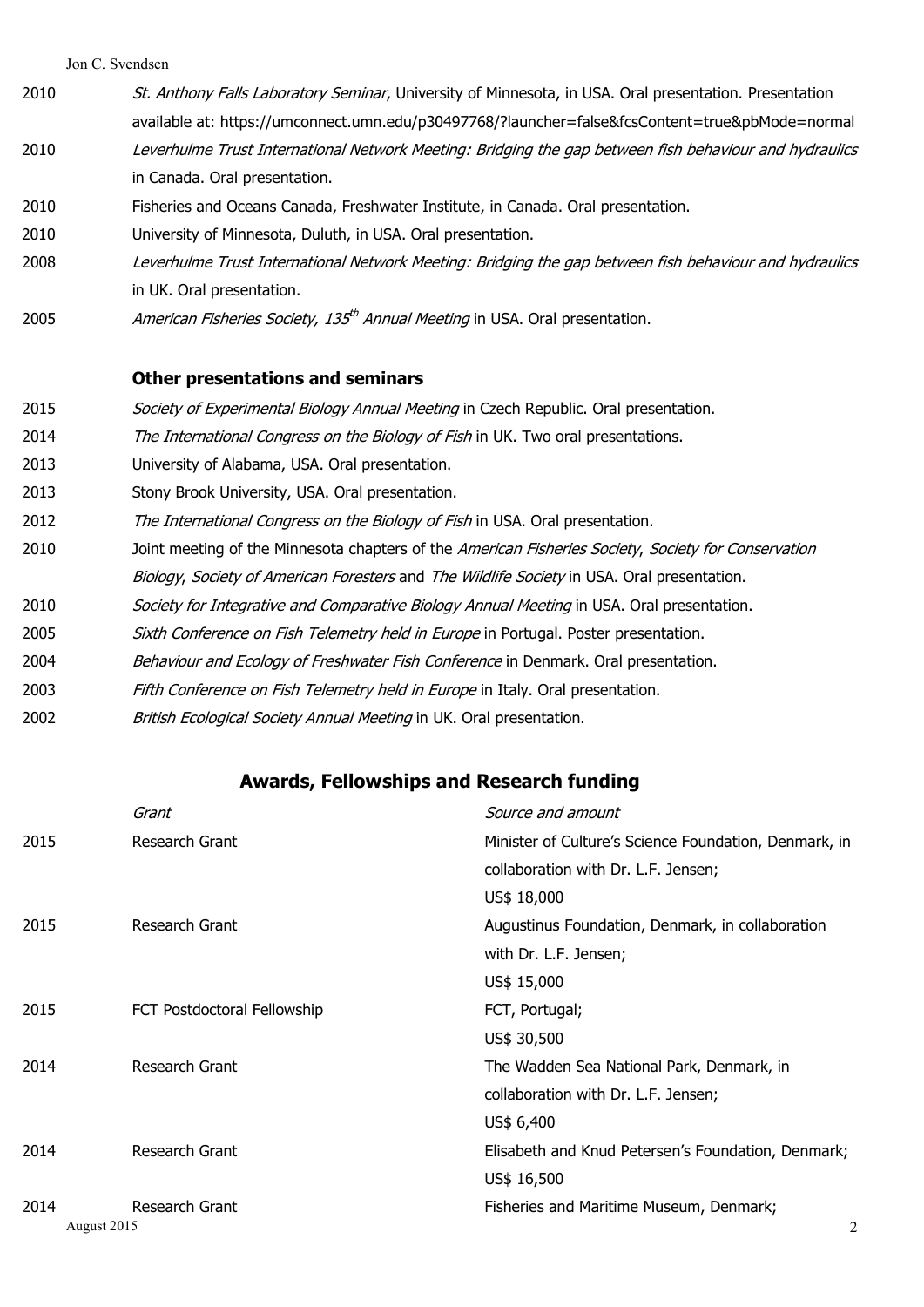|      |                                         | US\$ 12,500                                                 |
|------|-----------------------------------------|-------------------------------------------------------------|
| 2014 | Research Grant                          | COST Action FA1004, European Union;                         |
|      |                                         | US\$ 3,300.                                                 |
| 2014 | Research Grant                          | 15 <sup>th</sup> June Foundation, Denmark, in collaboration |
|      |                                         | with Dr. L.F. Jensen;                                       |
|      |                                         | US\$ 51,000                                                 |
| 2014 | FCT Postdoctoral Fellowship             | FCT, Portugal;                                              |
|      |                                         | US\$ 30,500                                                 |
| 2013 | FCT Postdoctoral Fellowship             | FCT, Portugal;                                              |
|      |                                         | US\$ 14,500                                                 |
| 2012 | <b>NSERC Visiting Fellowship</b>        | NSERC, Canada;                                              |
|      |                                         | US\$ 48,000                                                 |
| 2011 | <b>NSERC Visiting Fellowship</b>        | NSERC, Canada;                                              |
|      |                                         | US\$ 48,000                                                 |
| 2009 | SLIP Research School Fellowship         | University of Copenhagen and Danish Research                |
|      |                                         | Council, Denmark, in collaboration with Prof. J.F.          |
|      |                                         | Steffensen;                                                 |
|      |                                         | US\$ 66,500.                                                |
| 2009 | Research Grant                          | Natural Heritage Agency of Denmark, Denmark, in             |
|      |                                         | collaboration with Dr. L.F. Jensen;                         |
|      |                                         | US\$ 63,000                                                 |
| 2007 | <b>Idella Travel Award</b>              | Technical University of Denmark, Denmark;                   |
|      |                                         | US\$ 1,800.                                                 |
| 2005 | Friday Harbor Laboratories Travel Award | University of Washington, USA;                              |
|      |                                         | US\$ 500.                                                   |

#### **Peer-review**

2003 – Reviewer for 18 journals and review organizations: African Journal of Marine Science, Animal Behaviour, Animal Biology, Axios Review, Comparative Biochemistry and Physiology, Ecology of Freshwater Fish, Endangered Species Research, Environmental Biology of Fishes, Fisheries Management and Ecology, Freshwater Biology, Journal of Experimental Marine Biology and Ecology, Journal of Fish Biology, Marine & Freshwater Research, Methods in Ecology and Evolution, New Zealand Journal of Marine and Freshwater Research, PLOS One, River Research and Applications and Science of the Total Environment. Number of manuscripts reviewed: 32.

## **Teaching**

2015 Published a paper providing guidelines for science teachers when teaching university students animal physiology in relation to the effects of aquatic hypoxia and climate change. The paper is listed as number 31) in the publication list below.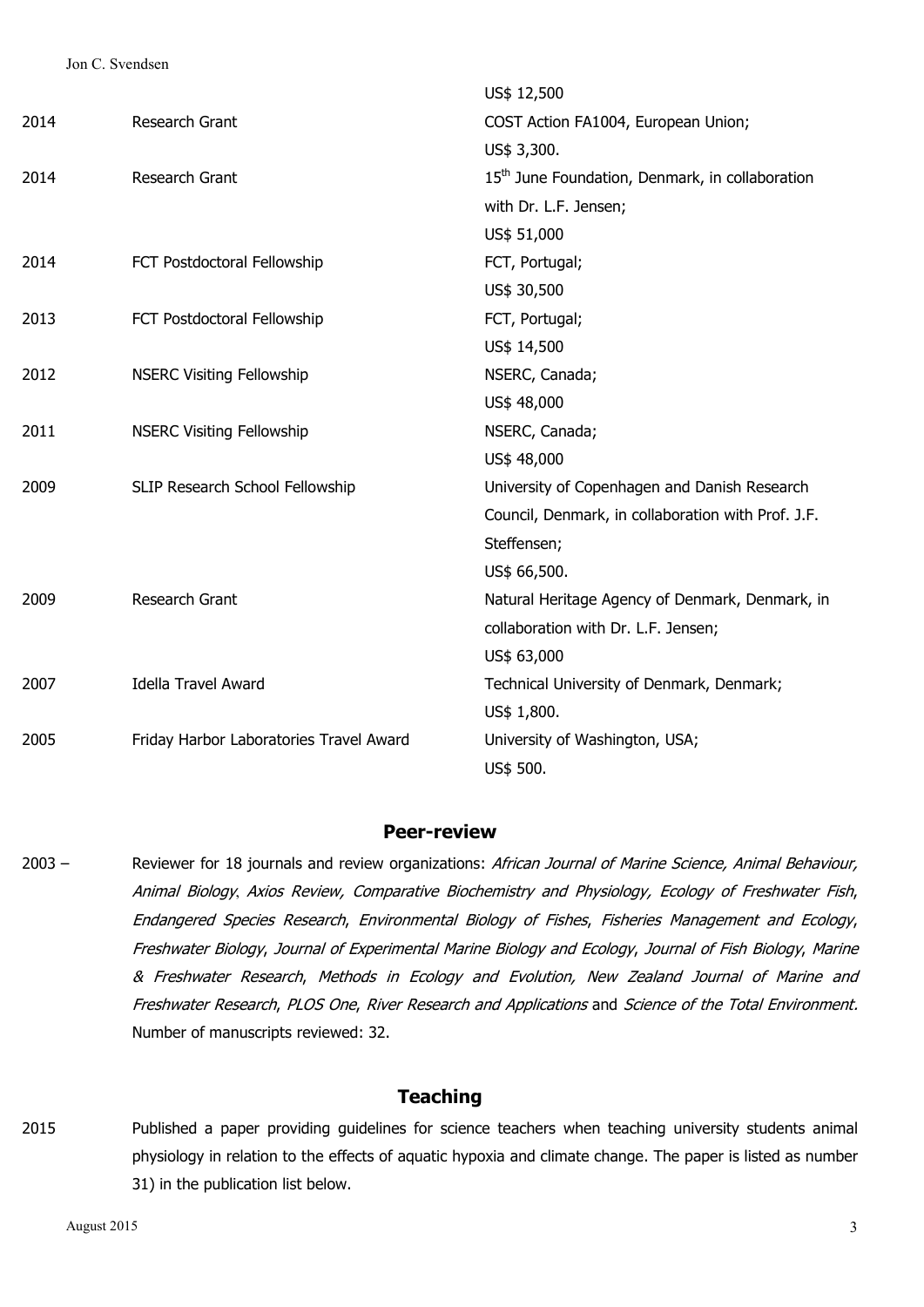- 2009 Teaching Assistant for the 'Fish Swimming' class (postgraduate students) at University of Washington, USA. Full-time. Advisers: Dr. P. Domenici and Professor J.F. Steffensen.
- 2008 2009 Teaching assistant for the 'Fish Biology Anatomy and Physiology' class at University of Copenhagen, Denmark. Part-time. Adviser: Professor J.F. Steffensen.
- 2007 Teaching Assistant for the 'Fish Swimming' class (postgraduate students) at University of Washington, USA. Full-time. Advisers: Dr. P. Domenici and Professor J.F. Steffensen.
- 2003 Advised or co-advised 4 PhD students, 9 MSc students and 4 BSc students.

## **Organisational work**

- 2015 Member of the Society for Experimental Biology.
- 2015 MC Substitute for Cost Action FA1304 'Swimming of fish and implications for migration and aquaculture (FITFISH)'. Publication 29) in the list below is a contribution to Cost Action FA1304.
- 2013 2015 Member of Cost Action FA1004 'Conservation Physiology of Marine Fishes'. I was meeting facilitator in 2014 and 2015. Publication 31) in the list below is a contribution to Cost Action FA1004.

### **Peer-reviewed publications**

- 36) Peixoto, M.J., **Svendsen**, J.C., Malte, H., Pereira, L.F., Carvalho, P., Pereira, R., Gonçalves, J.F.M. & Ozório, R.O.A. (2015). Diets supplemented with seaweed affect metabolic rate, innate immune and antioxidant responses, but not individual growth rate in seabass (*Dicentrarchus labrax*). Journal of Applied Phycology (in press).
- 35) Piper, A.T., **Svendsen**, J.C., Wright, R.M. & Kemp, P.S. (2015). Movement patterns of seaward migrating European eel (Anguilla anguilla) at barriers: implications for conservation. *Ecology of Freshwater Fish* (in press).
- 34) Meghan, C., Watkinson, D., **Svendsen**, J.C., Enders, E. & Lindenschmidt, K.-E. (2015). Geospatial modelling of the Birch River: distribution of carmine shiner (*Notropis percobromus*) in geomorphic response units (GRU). International Review of Hydrobiology (in press).
- 33) Jensen, L.F., Thomsen, D.S., Madsen, S.S., Ejbye-Ernst, M., Poulsen S.B. & **Svendsen**, J.C. (2015). Ontogenetic development of salinity tolerance and osmoregulation in the endangered anadromous North Sea houting (Coregonus oxyrinchus): implications for conservation and habitat restoration. Endangered Species Research (in press).
- 32) Aarestrup, K., Baktoft, H., Thorstad, E.B., **Svendsen**, J.C., Höjesjö, J. & Koed, A. (2015). Survival and progression rates of anadromous brown trout kelts during downstream migration in freshwater and at sea. Marine Ecology Progress Series (in press).
- 31) Rosewarne, P.J., Wilson, J.M. & **Svendsen**, J.C. (2015). Measuring maximum and standard metabolic rates using intermittent flow respirometry: a student laboratory investigation of aerobic metabolic scope and environmental hypoxia in aquatic breathers. Journal of Fish Biology (in press).
- 30) Baktoft, H., Zajicek, P., Klefoth, T., **Svendsen**, J.C., Jacobsen, L., Pedersen, M.W., March, D., Skov, C., Nakayama, S. & Arlinghaus, R. (2015). Performance assessment of two whole-lake acoustic positional telemetry systems - is reality mining of free-ranging aquatic animals technologically possible? PLOS One **10,** e0126534.
- 29) **Svendsen**, J.C., Tirsgaard, B., Cordero, G.A. & Steffensen, J.F. (2015). Intraspecific variation in aerobic and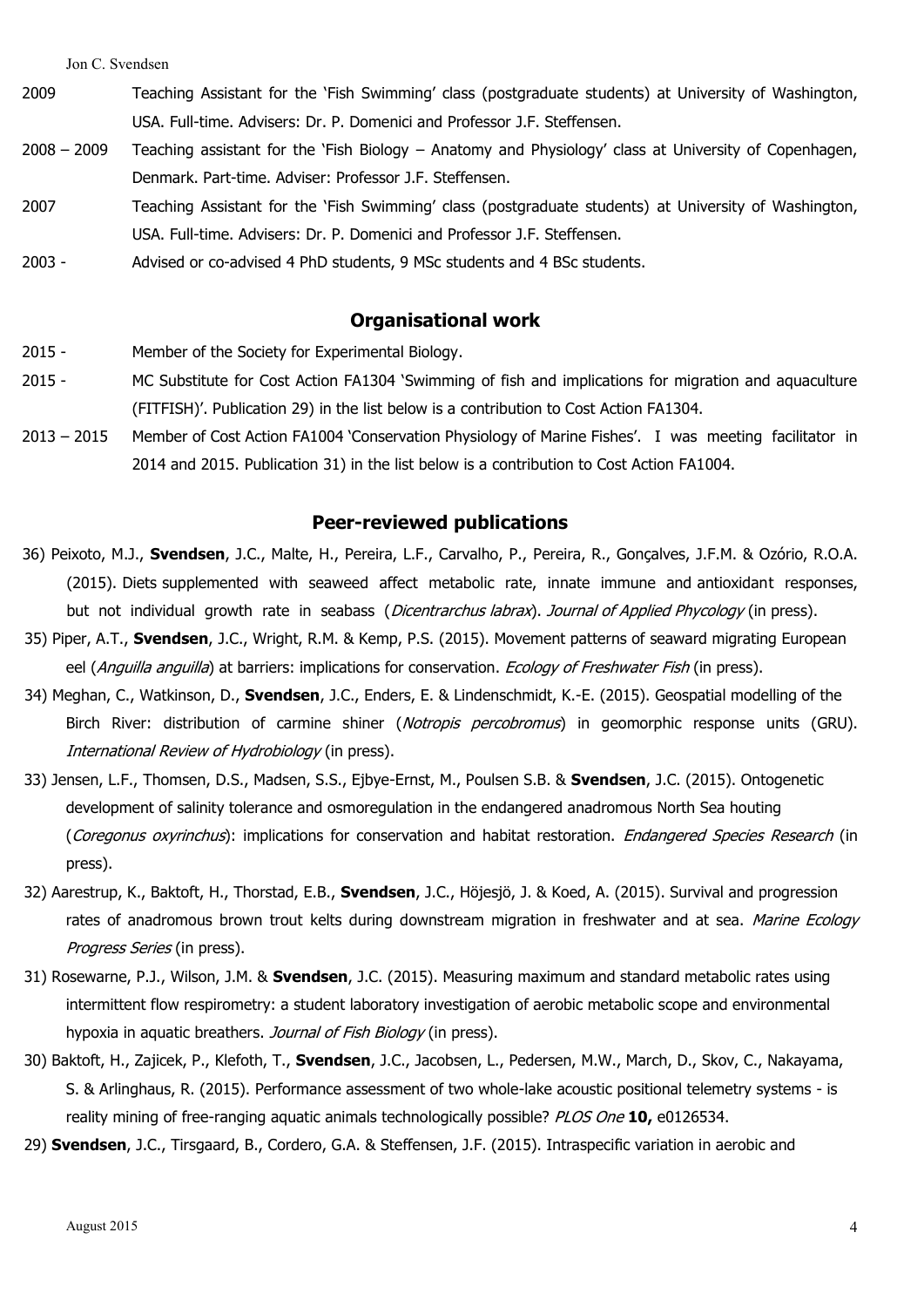anaerobic locomotion: gilthead sea bream (Sparus aurata) and Trinidadian guppy (Poecilia reticulata) do not exhibit a trade-off between maximum sustained swimming speed and minimum cost of transport. Frontiers in Physiology **6,** 1-12.

- 28) Tirsgaard, B., **Svendsen**, J.C. & Steffensen, J.F. (2015). Effects of temperature on specific dynamic action in Atlantic cod Gadus morhua. Fish Physiology and Biochemistry **41,** 41–50.
- 27) Zielinski, D.P., Voller, V.R., **Svendsen**, J.C., Hondzo, M., Mensinger, A.F. & Sorensen, P. (2014). Laboratory experiments demonstrate that bubble curtains can effectively inhibit movement of common carp. Ecological Engineering **67,** 95-103.
- 26) **Svendsen**, J.C., Genz, J., Anderson, W.G, Stol, J.A., Watkinson, D.A. & Enders, E.C. (2014). Evidence of circadian rhythm, oxygen regulation capacity, metabolic repeatability and positive correlations between forced and spontaneous maximal metabolic rates in lake sturgeon Acipenser fulvescens. PLOS One **9,** e94693.
- 25) Poulsen, S.B., **Svendsen**, J.C., Aarestrup, K. & Malte, H. (2014). Calcium dependent behavioural responses to acute copper exposure in rainbow trout (Oncorhynchus mykiss). Journal of Fish Biology **84,** 1326–1339.
- 24) Boel, M., Aarestrup, K., Baktoft, H., Larsen, T., Madsen, S.S., Malte, H., Skov, C., **Svendsen**, J.C. & Koed, A. (2014). The physiological basis of the migration continuum in brown trout (*Salmo trutta*). *Physiological and* Biochemical Zoology **87,** 334-345.
- 23) Rosewarne, P., **Svendsen**, J.C., Mortimer, R. & Dunn, A. (2014). Muddied waters: suspended sediment impacts on gill structure and aerobic scope in an endangered native and an invasive freshwater crayfish. *Hydrobiologia* **722,** 61-74.
- 22) Baktoft, H., Aarestrup, K., Berg, S., Sørensen, M., Jacobsen, L., Koed, A., Pedersen, M., **Svendsen**, J.C. & Skov, C. (2013). Effects of angling and manual handling on pike behaviour investigated by high resolution positional telemetry. Fisheries Management and Ecology **20,** 518-525.
- 21) **Svendsen**, J.C., Banet, A.I., Steffensen, J.F., Christensen, R.H.B. & Aarestrup, K. (2013). Effects of intraspecific variation in reproductive traits, pectoral fin use and burst swimming on metabolic rates and swimming performance in the Trinidadian guppy (Poecilia reticulata). Journal of Experimental Biology **216,** 3564-3574.
- 20) Genz, J., Jyde, M.B., **Svendsen**, J.C., Steffensen, J.F. & Ramløv (2013). Excess post-hypoxic oxygen consumption is independent from lactate accumulation in two cyprinid fishes. Comparative Biochemistry and Physiology Part A: Molecular & Integrative Physiology **165,** 54–60.
- 19) McKenzie, D.J., Estivales, G., **Svendsen**, J.C., Steffensen, J.F. & Agnèse J-F (2013). Local adaptation to altitude underlies divergent thermal physiology in tropical killifishes of the genus Aphyosemion. PLOS One **8(1),** e54345.
- 18) Poulsen, S.B., Jensen, L.F., Schulz, C., Deacon, M.C., Meyer, K.E., Jäger-Kleinicke, T., Schwarten, H. & **Svendsen**, J.C. (2012). Ontogentic differentiation of swimming performance and behaviour in relation to habitat availability in the endangered North Sea houting (Coregonus oxyrinchus). Aquatic Living Resources **25,** 241-249.
- 17) Baktoft, H., Aarestrup, K., Berg, S., Boel, M., Jacobsen, L., Jepsen, N., Koed, A., **Svendsen**, J.C. & Skov, C. (2012). Seasonal and diel effects on the activity of northern pike studied by high resolution positional telemetry. Ecology of Freshwater Fish **21,** 386-394.
- 16) **Svendsen**, J.C., Steffensen, J.F., Aarestrup, K., Frisk, M., Etzerodt, A. & Jyde, M. (2012). Excess post hypoxic oxygen consumption in rainbow trout Oncorhynchus mykiss: recovery in normoxia and hypoxia. Canadian Journal of Zoology **90,** 1-11.
- August 2015 **5** 15) Poulsen, S.B., Jensen, L.F., Nielsen, K.S., Malte, H., Aarestrup, K. & **Svendsen**, J.C. (2011). Behaviour of rainbow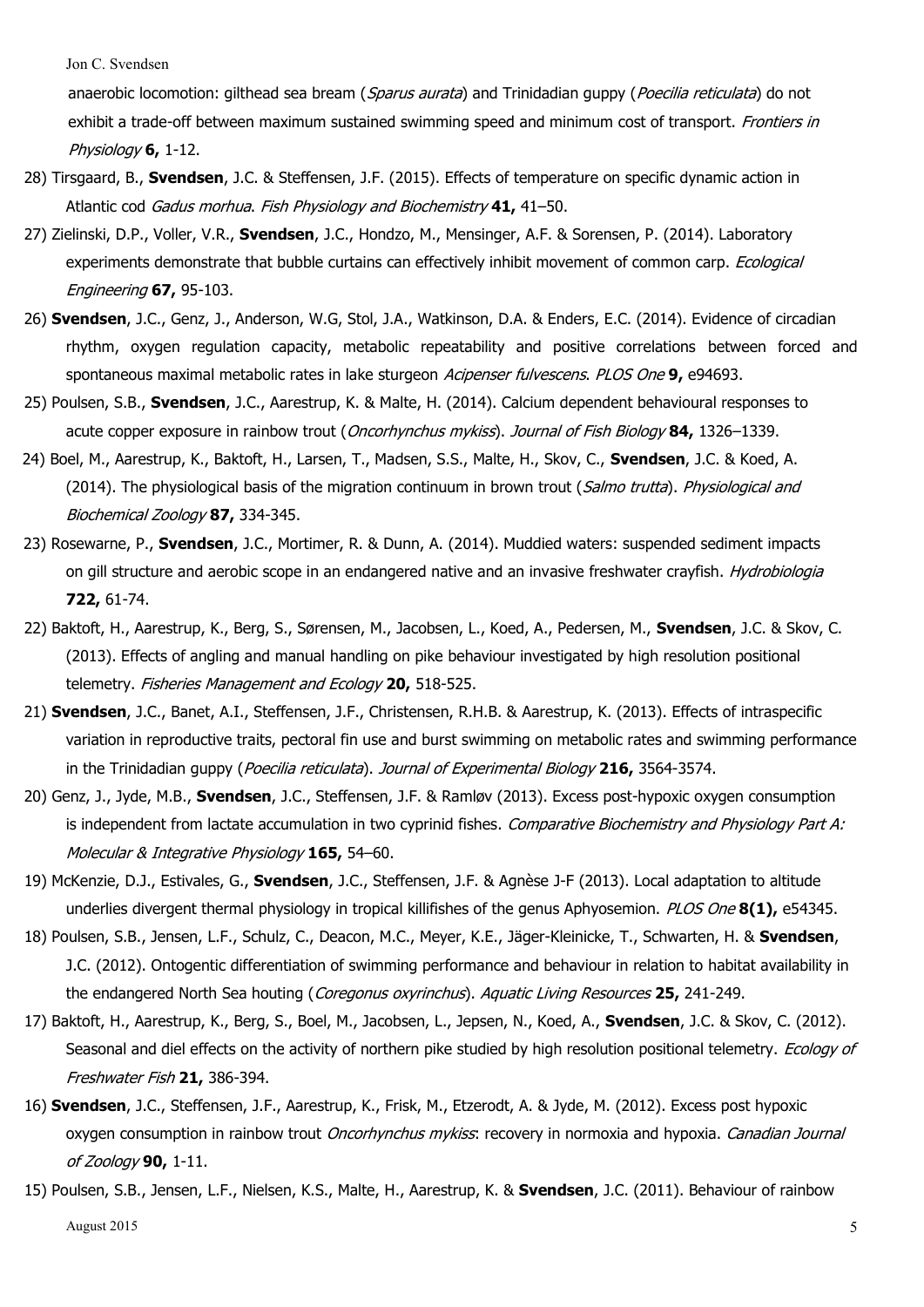trout Oncorhynchus mykiss presented with a choice of normoxia and stepwise progressive hypoxia. Journal of Fish Biology **79,** 969-979.

- 14) **Svendsen**, J.C., Aarestrup, K., Malte, H., Thygesen, U.H., Baktoft, H., Koed, A., Deacon, M.G., Cubitt, K.F. & McKinley, R.S. (2011). Linking individual behaviour and migration success in *Salmo salar* smolts approaching a water abstraction site: implications for management. Aquatic Living Resources **24,** 201-209.
- 13) **Svendsen**, J.C., Tudorache, C., Jordan, A.D., Steffensen, J.F., Aarestrup, K. & Domenici, P. (2010). Partition of aerobic and anaerobic swimming costs related to gait transitions in a labriform swimmer. Journal of Experimental Biology **213,** 2177-2183.
- 12) Poulsen, S.B, **Svendsen**, J.C., Jensen, L.F., Schulz, C., Jäger-Kleinicke, T. & Schwarten, H. (2010). Effects of food deprivation on refuge use and dispersal in juvenile North Sea houting (Coregonus oxyrinchus) under experimental conditions. Journal of Fish Biology **77,** 1702–1708.
- 11) **Svendsen**, J.C., Aarestrup, K., Deacon, M.G. & Christensen, R.H.B (2010). Effects of a surface oriented travelling screen and water abstraction practices on downstream migrating salmonidae smolts in a lowland stream. River Research and Applications **26,** 353–361.
- 10) Aarestrup, K., Thorstad, E.B., **Svendsen**, J.C., Jepsen, N., Koed, A., Pedersen, M.I. & Økland, F. (2010). Survival and progression rates of large European silver eel Anguilla anguilla in late freshwater and early marine phases. Aquatic Biology **9,** 263-270.
- 9) **Svendsen**, J.C., Aarestrup, K., Dolby, J. Svendsen, T.C. & Christensen, R.H.B. (2009). The volitional travel speed varies with reproductive state in mature female brown trout Salmo trutta. Journal of Fish Biology **75,** 901-907.
- 8) Svendsen, T.C., Vorkamp, K., **Svendsen**, J.C., Frier, J.-O. & Aarestrup, K. (2009). Organochlorine fingerprinting to determine foraging areas of sea ranched salmon - a case study from Denmark. North American Journal of Fisheries Management **29,** 598–603.
- 7) Tudorache, C., Jordan, A.D., **Svendsen**, J.C., Domenici, P. & Steffensen, J.F. (2009). Pectoral fin beat frequency predicts oxygen consumption during spontaneous activity in a labriform swimming fish (*Embiotoca lateralis*). Environmental Biology of Fishes **84,** 121-127.
- 6) Aarestrup, K., Thorstad, E.B., Koed, A., Jepsen, N., **Svendsen**, J.C., Pedersen, M.I., Skov, C. & Økland, F. (2008). Survival and behaviour of European silver eels in late freshwater and early marine phase during spring migration. Fisheries Management and Ecology **15,** 435-440.
- 5) **Svendsen**, J.C., Eskesen, A.O., Aarestrup, K., Koed, A. & Jordan, A.D. (2007). Evidence for non-random spatial positioning of migrating smolts (Salmonidae) in a small lowland stream. Freshwater Biology **52,** 1147–1158
- 4) **Svendsen**, J.C., Aarestrup, K., Steffensen, J.F. & Herskin, J. (2006). A novel acoustic dissolved oxygen transmitter for fish telemetry. Marine Technology Society Journal **40,** 103-108.
- 3) **Svendsen**, J.C., Koed, A. & Lucas, M.C. (2005). The angle of attack of the body of common bream Abramis brama while swimming at different speeds in a flume tank. Journal of Fish Biology **66,** 572-577.
- 2) **Svendsen**, J.C., Koed, A. & Aarestrup, K. (2004). Factors influencing the spawning migration of female anadromous brown trout. Journal of Fish Biology **64,** 528-540.
- 1) **Svendsen**, J.C., Skov, J., Bildsøe, M. & Steffensen, J.F. (2003). Intra-school positional preference and reduced tail beat frequency in trailing positions in schooling roach under experimental conditions. Journal of Fish Biology **62,** 834-846.